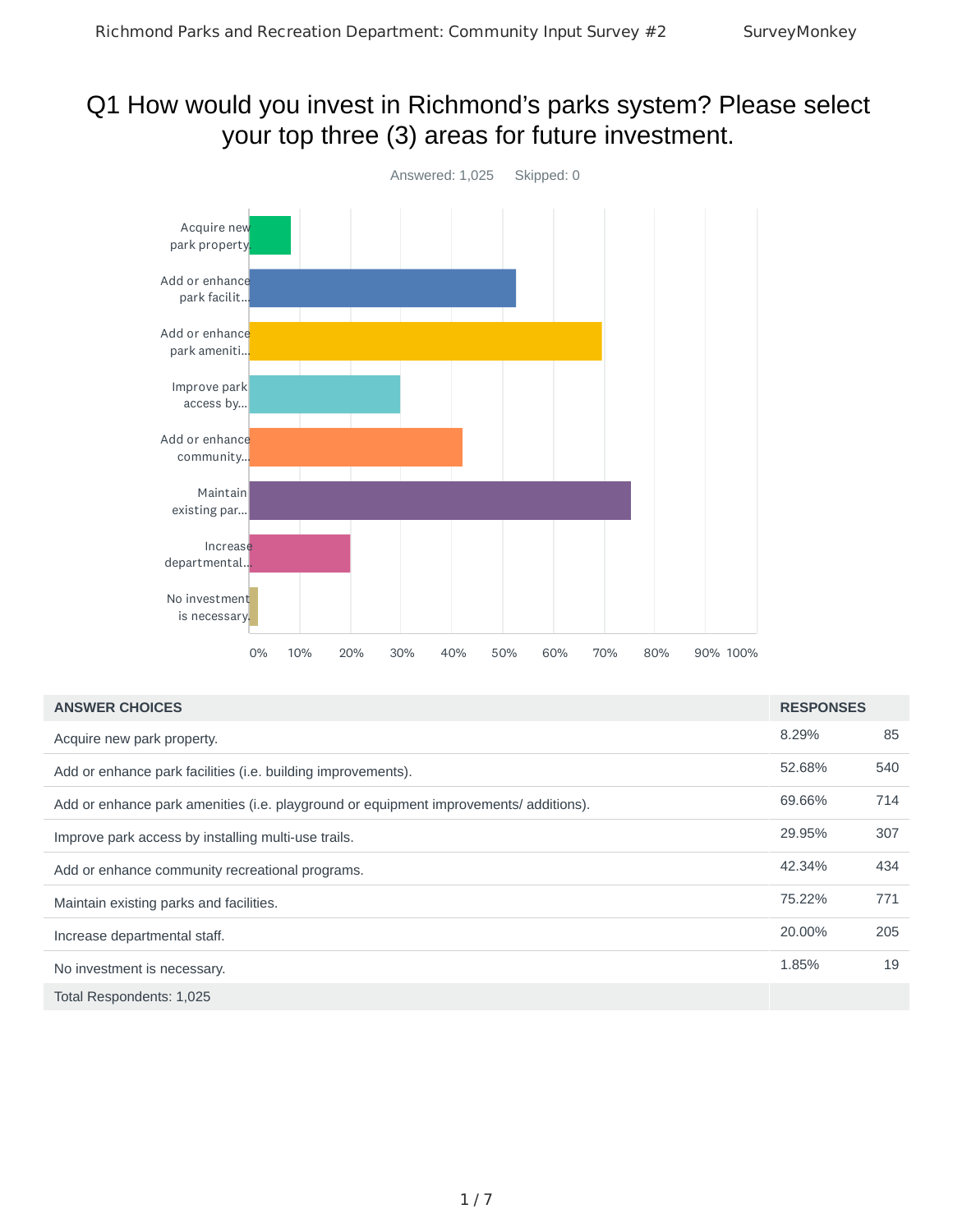# Q2 If additional enhancements are made to park properties in the future, which five (5) parks/facilities should receive priority?

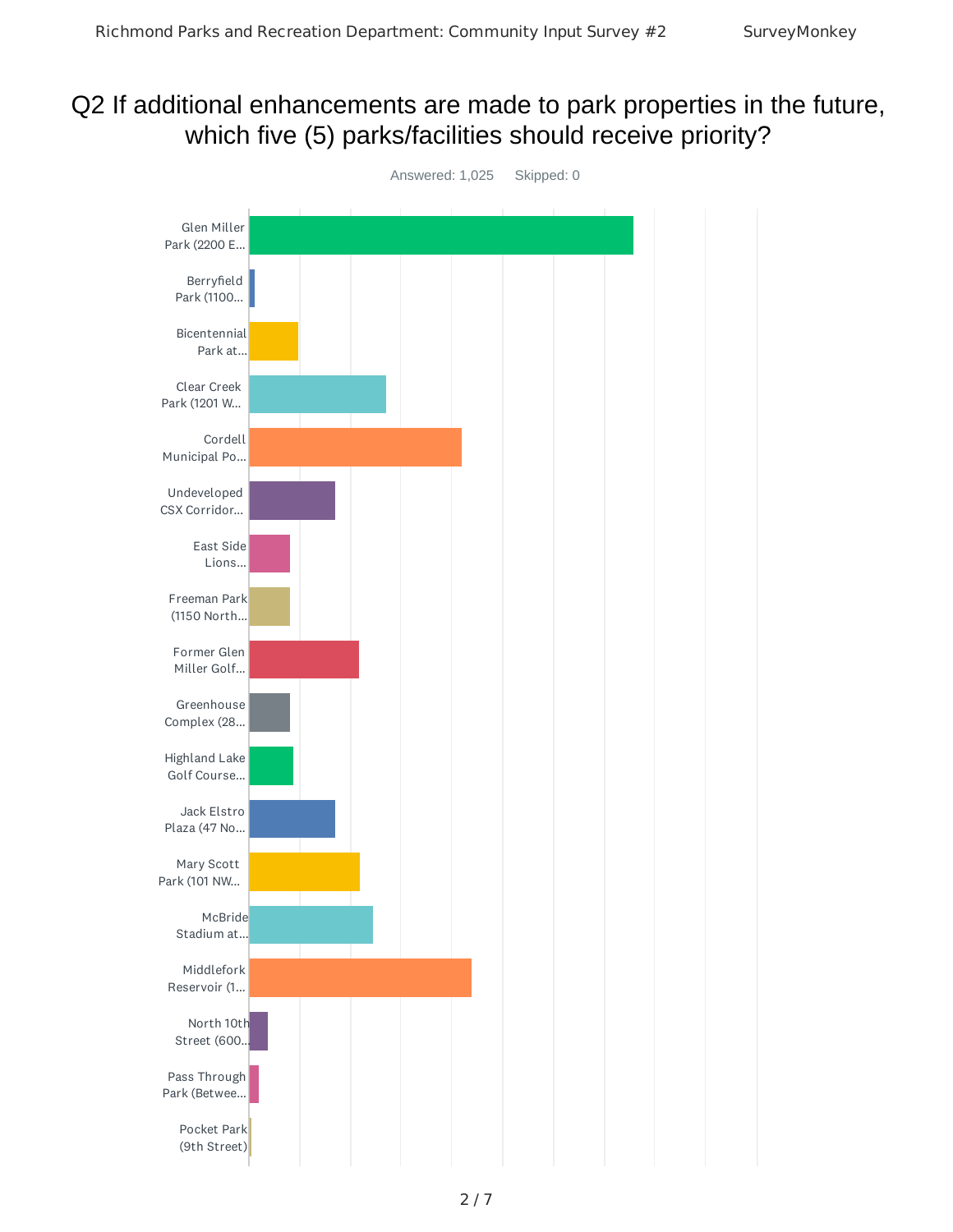#### Richmond Parks and Recreation Department: Community Input Survey #2 SurveyMonkey

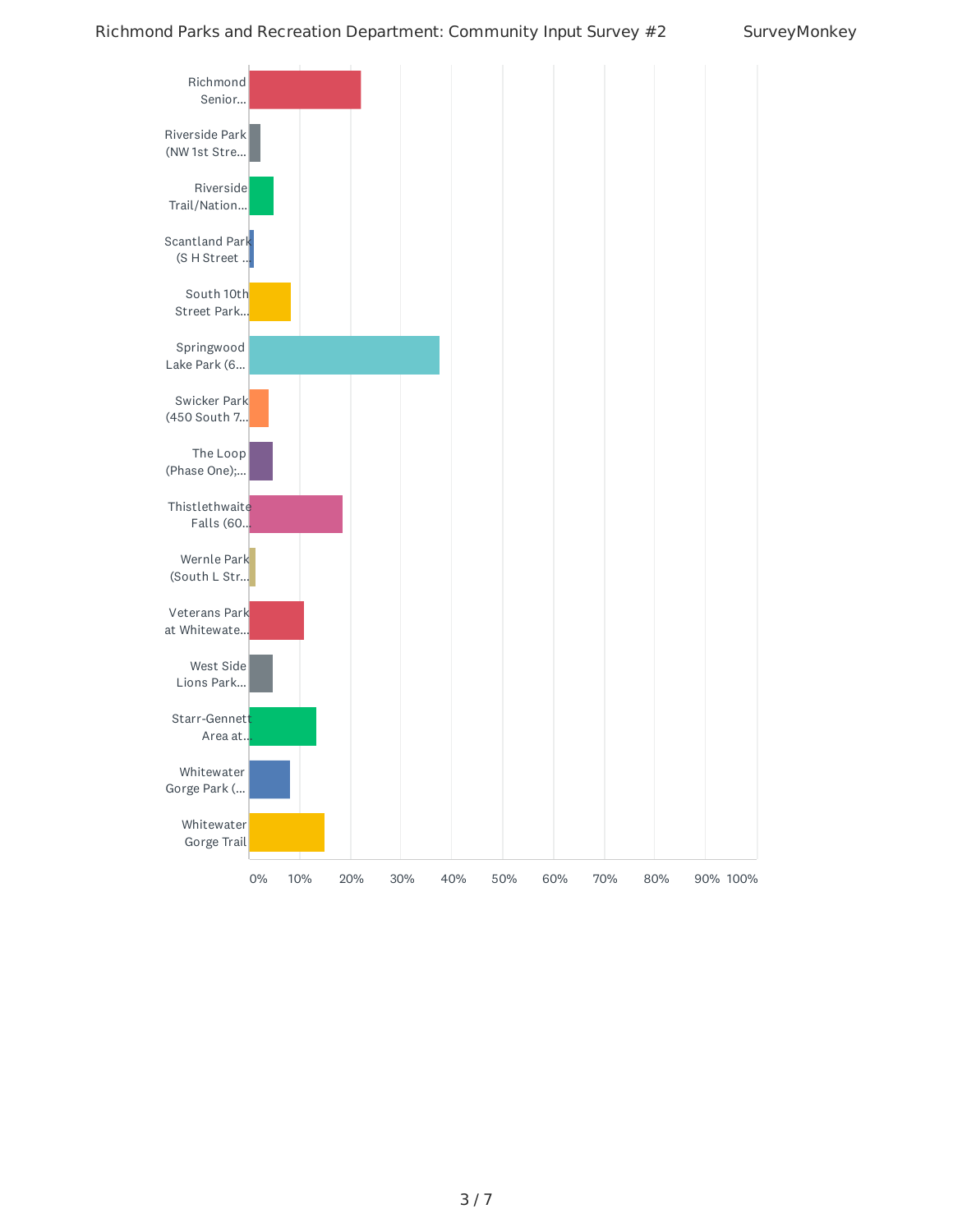### Richmond Parks and Recreation Department: Community Input Survey #2 SurveyMonkey

| <b>ANSWER CHOICES</b>                                                         | <b>RESPONSES</b> |     |
|-------------------------------------------------------------------------------|------------------|-----|
| Glen Miller Park (2200 East Main Street)                                      | 75.90%           | 778 |
| Berryfield Park (1100 North Drive)                                            | 1.17%            | 12  |
| Bicentennial Park at Whitewater Gorge Park (30 Bridge Avenue)                 | 9.85%            | 101 |
| Clear Creek Park (1201 West Main Street)                                      | 27.22%           | 279 |
| Cordell Municipal Pool at Clear Creek Park (9 SW 13th Street)                 | 42.05%           | 431 |
| Undeveloped CSX Corridor & C&O Depot (Intersection of 3rd and D Street)       | 17.07%           | 175 |
| East Side Lions Park/Starr Park (311 North 15th Street)                       | 8.20%            | 84  |
| Freeman Park (1150 North 12th Street)                                         | 8.20%            | 84  |
| Former Glen Miller Golf Course (2400 East Main Street)                        | 21.85%           | 224 |
| Greenhouse Complex (28 Waterfall Road)                                        | 8.20%            | 84  |
| Highland Lake Golf Course (1972 Highland Lake Road)                           | 8.68%            | 89  |
| Jack Elstro Plaza (47 North 6th Street)                                       | 17.07%           | 175 |
| Mary Scott Park (101 NW 8th Street)                                           | 21.95%           | 225 |
| McBride Stadium at Clear Creek Park (204 NW 13th Street)                      | 24.49%           | 251 |
| Middlefork Reservoir (1750 Sylvan Nook Drive)                                 | 44.00%           | 451 |
| North 10th Street (600 North 19th Street)                                     | 3.80%            | 39  |
| Pass Through Park (Between JoyAnn & Chase Building)                           | 2.05%            | 21  |
| Pocket Park (9th Street)                                                      | 0.59%            | 6   |
| Richmond Senior Community Center (1600 South 2nd Street)                      | 22.15%           | 227 |
| Riverside Park (NW 1st Street, between Sim Hodgin Parkway and NW 1st Street)) | 2.34%            | 24  |
| Riverside Trail/National Road Heritage Trail                                  | 4.98%            | 51  |
| Scantland Park (S H Street and S 13th Street)                                 | 0.98%            | 10  |
| South 10th Street Park (101 South 10th Street)                                | 8.39%            | 86  |
| Springwood Lake Park (64 Waterfall Road)                                      | 37.76%           | 387 |
| Swicker Park (450 South 7th Street)                                           | 4.00%            | 41  |
| The Loop (Phase One); Downtown Bike Paths                                     | 4.78%            | 49  |
| Thistlethwaite Falls (60 Waterfall Road)                                      | 18.54%           | 190 |
| Wernle Park (South L Street and Wernle Road at 16th Street)                   | 1.37%            | 14  |
| Veterans Park at Whitewater Gorge Park (40 Johnson Street)                    | 10.93%           | 112 |
| West Side Lions Park (1201 Ridge Street)                                      | 4.78%            | 49  |
| Starr-Gennett Area at Whitewater Gorge Park (101 South 1st Street)            | 13.46%           | 138 |
| Whitewater Gorge Park (544 Test Road)                                         | 8.10%            | 83  |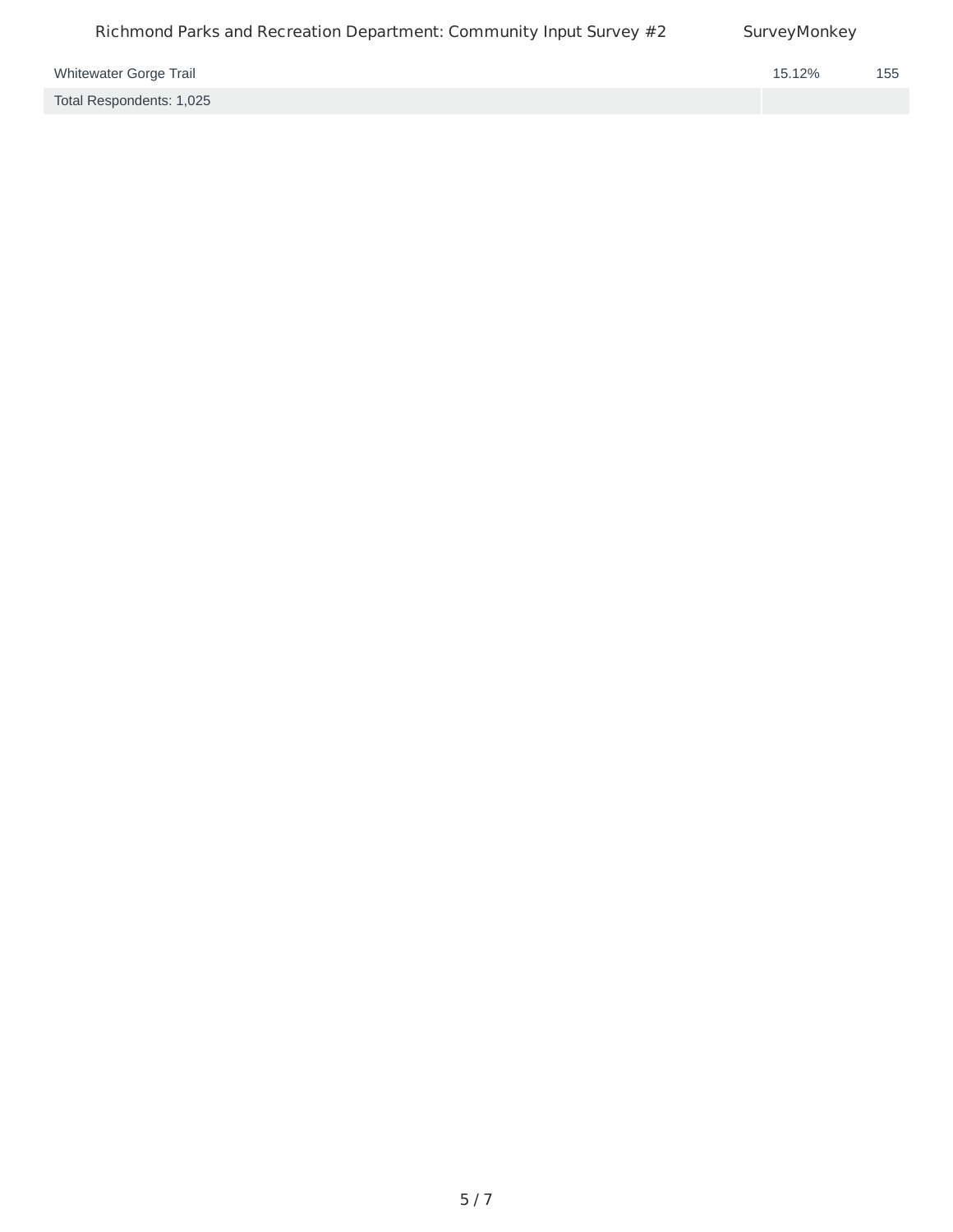# Q3 Are you interested in volunteering your time to the Richmond Parks and Recreation Department?



| <b>ANSWER CHOICES</b> | <b>RESPONSES</b> |     |
|-----------------------|------------------|-----|
| Yes                   | 15.49%           | 138 |
| <b>No</b>             | 84.51%           | 753 |
| <b>TOTAL</b>          |                  | 891 |